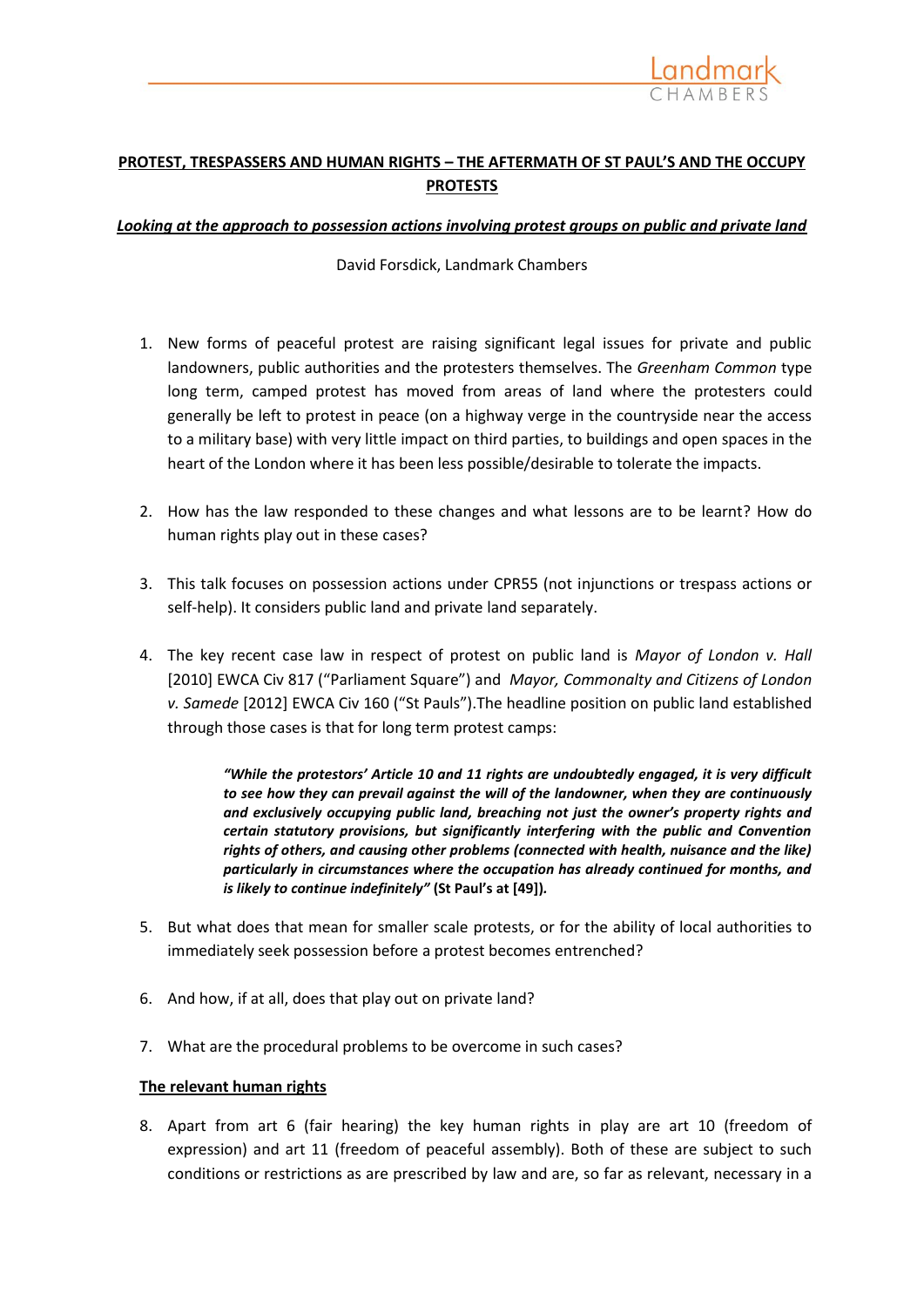9. The rights and freedoms of others are not just their rights and freedoms protected under the convention but include the right to go about one's day to day life and to enjoy public spaces (*Parliament Square* [49]).

# **The Background**

10. The occupiers of the *Greenham Common* permanent camp moved on some years ago.

# *Jones and the right of peaceful assembly on the highway*

- 11. In 1999, the House of Lords held that peaceful, non-obstructive (short-term) protest on the public highway was lawful (DPP v. Jones *[1999] 2 AC 240 (Stonehenge/solstice)).* There the protestors had not committed the offence of trespassory assembly (s.14A of the Public Order Act 1986) as long as the assembly on the public highway did not amount to a public or private nuisance and did not obstruct the highway by unreasonably impeding the public's primary right to pass and repass.
- 12. The public right of protest assembly on the highway, subject to those caveats, was established. It is important to note that in giving judgment the House of Lords took into account and based its reasoning in part of the Convention rights even though the HRA 1998 was not yet in force. *Jones* can thus be seen as a vindication in the UK of the A10 and A11 rights. However, this was a short term assembly on the highway where there was no nuisance or unreasonable obstruction.

# *The Manner and Form of Protest – long term protest camps and Tabernacle*

- 13. Post the HRA 1998 coming into force, the issue as to how to respond to long term protest camps/occupations first arose in *Tabernacle v. Secretary of State for Defence* [2009] EWCA Civ 23. That case concerned a once monthly weekend camp outside the nuclear research establishment at Aldermaston on the verge of the public highway.
- 14. The SoS had made regulations purporting to prevent gatherings and camping in what were called "controlled areas" outside but close to the perimeter fence in an attempt to stop these monthly protests. The protestors brought a challenge to the regulations under the HRA 1998 and in particular A10 and A11.
- 15. There was no compelling evidence of adverse impacts of the protest on anyone or on the military security of the base. The protests were peaceful and non-obstructive. The explanation as to the need for the regulations was largely dismissed.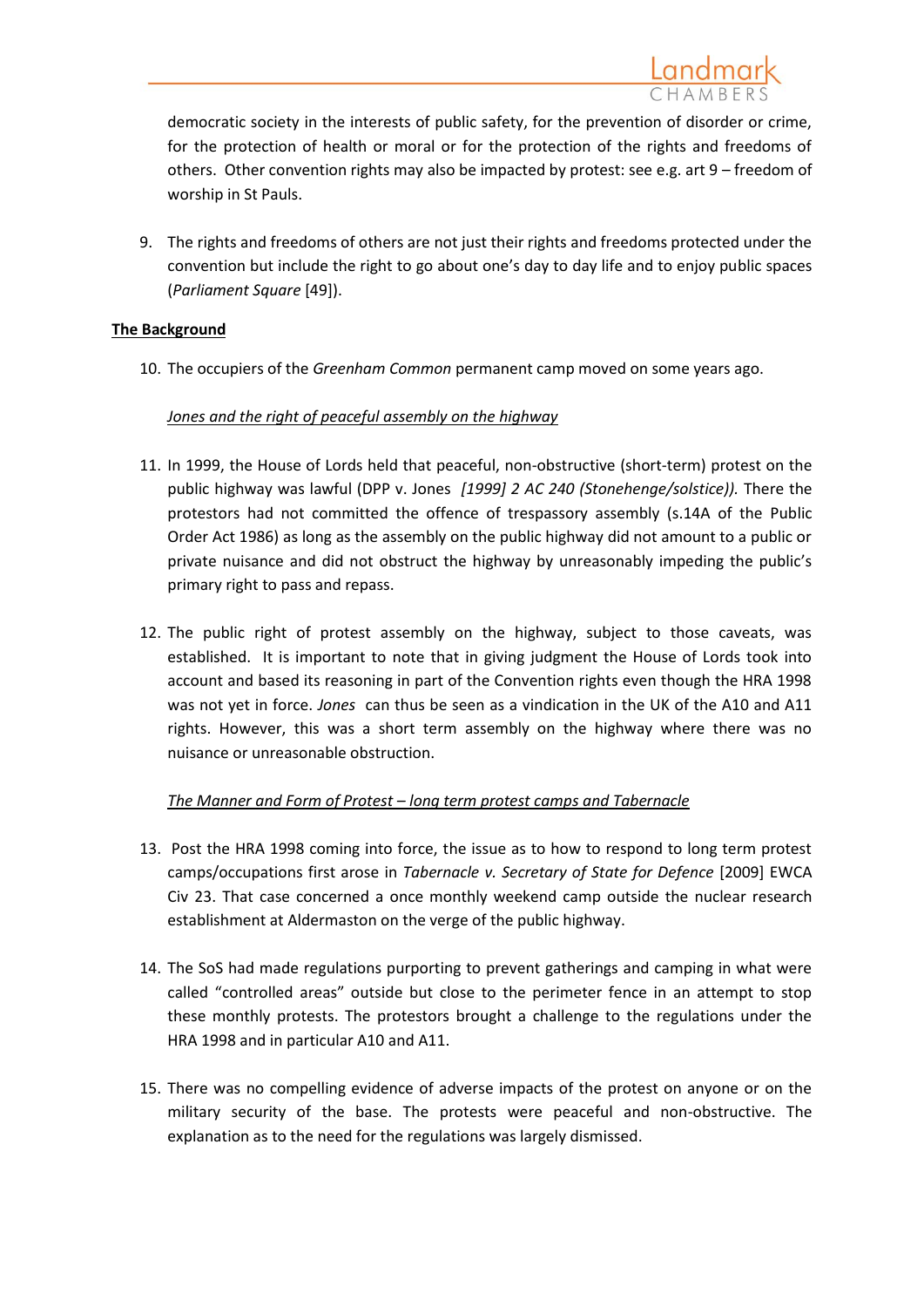- 16. The SoS argued in short: (1) protest yes; (2) protest encampment no. As long as the right to protest was protected, it was legitimate to control the *manner and form* of the protest.
- 17. The Court (per Laws LJ) disagreed. The manner and form may be an essential element of the protest. It may have acquired a symbolic force inseparable from the protesters message. There the long standing (23 year) peaceful gathering "has borne consistent, long-standing and peaceful witness to the convictions of the women who have belonged to it."
- 18. To many, the "manner and the form" is the protest itself.
- 19. The relevant regulation was thus a disproportionate interference with the right to protest and was quashed.
- 20. The message protesters (and their lawyers) heard (whether correctly or not) was that public authorities would have to tolerate long term peaceful occupation of public land where such occupation did not cause harm to others.

# Mr Haw and Parliament Square

- 21. Meanwhile the action moved to Central London.
- 22. Mr Haw had established a protest camp against the way in first Afghanistan and then Iraq in 2001 on the pavement on the central area of Parliament Square.
- 23. Westminster City Council (WCC v. Haw [2002] EWHC 2073) had sought and failed to obtain an injunction against his single tent. It was not an unreasonable obstruction of the highway. Westminster did not pursue the matter. Over time, others came to join him.

# Democracy Village - large protest camp on Parliament Square Gardens

- 24. Over the 2010 General Election period, four major marches converged on Parliament Square and large numbers of people set up tents on Parliament Square Gardens ("PSG"). Surprisingly (and this will be a recurrent theme) the police did not intervene. The byelaws preventing such camping were wholly ineffective.
- 25. Within hours, the protestors had occupied and taken control of the whole of Parliament Square Gardens ("PSG") establishing what they called Democracy Village ("DV")<sup>1</sup> relying on the precedent of Mr Haw's protest camp.

 $\overline{a}$  $<sup>1</sup>$  Parliamentarians were not impressed with the "blot on the landscape" and the impact on their working</sup> environment, although the Queen was said to be unperturbed as she went in the State Coach to the Opening of the new Parliament.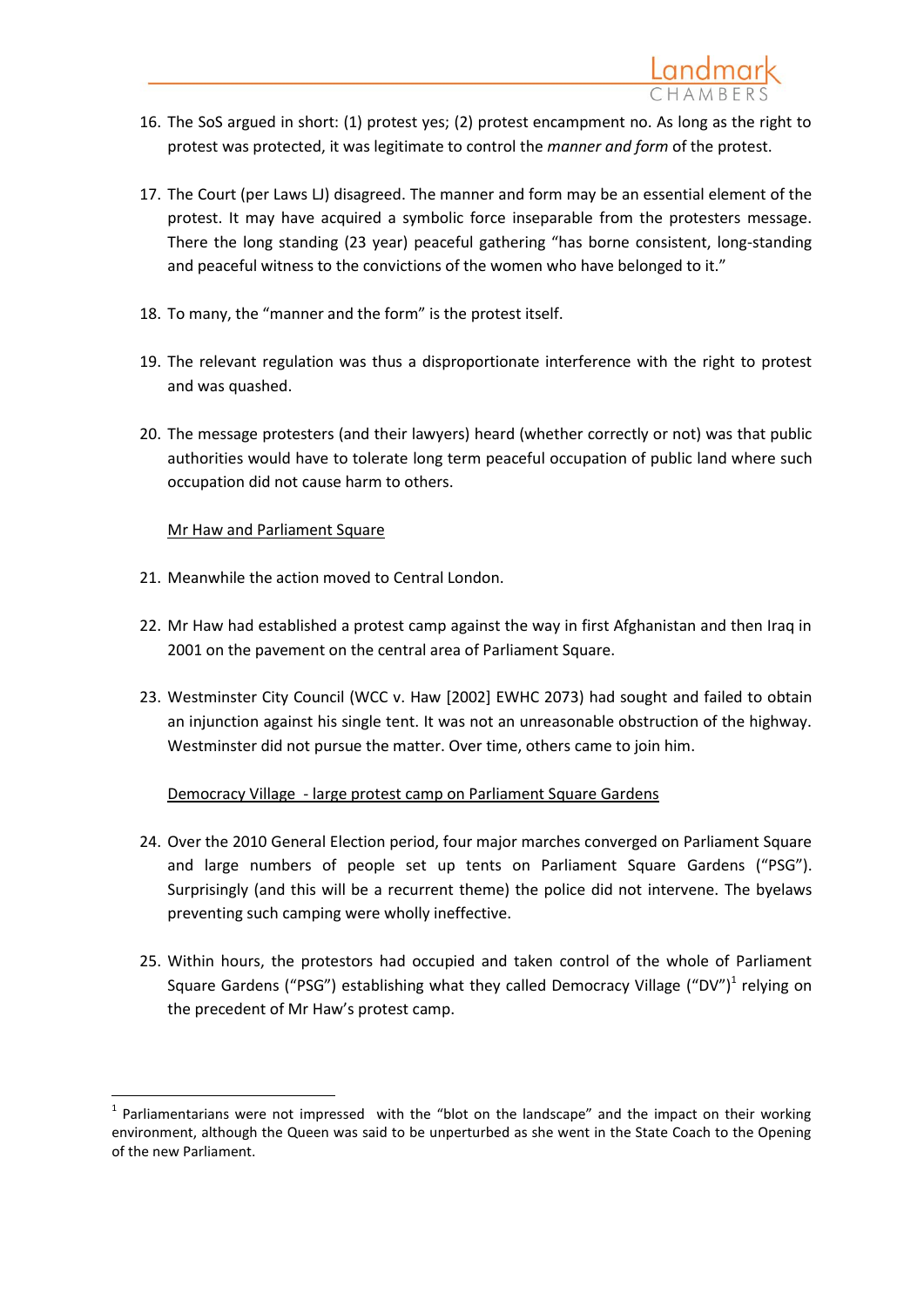- 26. Once negotiations had failed and it was evident that the protest was to continue long term, the Mayor of London (vested with control but not ownership of Parliament Square which was owned by the Queen) sought to evict the protestors seeking possession orders and injunctions.
- 27. Before issuing proceedings, the MoL did a careful balancing exercise of the factors in favour and against taking action placing great weight on the right to protest in a democracy (as the ECHR Case law required him to do) but also listed the harm that was being caused physically, in planning terms (camp site in the middle of London without running water or sanitation and next to major listed buildings) and to the wider public in terms of their use of PSG including for other protests.
- 28. Having resolved an important question as to title (which will interest property lawyers but which is not relevant to this seminar), the Court of Appeal (*Mayor of London v. Hall* [2010] EWCA Civ 817 [2011] 1 WLR 504, upheld the possession orders and injunctions made in *(Mayor of London v. Hall* [2010] EWHC 1613 (QB)):
	- a. it endorsed *Tabernacle* [37];
	- b. however "the greater the extent of the right claimed under article 10 or 11 the greater the potential for the exercise of the claimed right interfering with the rights of others and consequently the greater the risk of the claim having to be curtailed [38];
	- c. it held that the decision as to whether it was proportionate to evict was ultimately for the Court [43] and not the MoL based on *R(SB) v. Governors of Denbeigh High School* [2007] 1 AC 100 although they would be informed by the reasoning of the MoL. In the event the reasoning of the MoL was compelling and was adopted. The importance of a carefully reasoned report by the MoL before proceedings were issued was fundamental to the ultimate success in that case;
	- d. the length of time [49] combined with the harm to others (not limited to interference with the human rights of others but also the harm to their amenities etc..), the harm to the environment was easily enough to justify eviction; and
	- e. injunctions to uphold the criminal law were justified  $-$  the fines for breach of byelaws on PSG were no deterrent.
- 29. DV was thus removed.
- 30. Mr Haw had been made a party to those proceedings although his protest was separate from DVs appeal was allowed on one small issue going to proportionality. The claim against him ultimately succeeded in the High Court by which time Mr Haw was no longer present because of ill health.
- *31. Procedural points to note:* 
	- a. Court and claimant allowed many individuals to become named defendants this caused major procedural difficulties and substantially prolonged the hearing. The protesters were aware that they could prolong the case and create procedural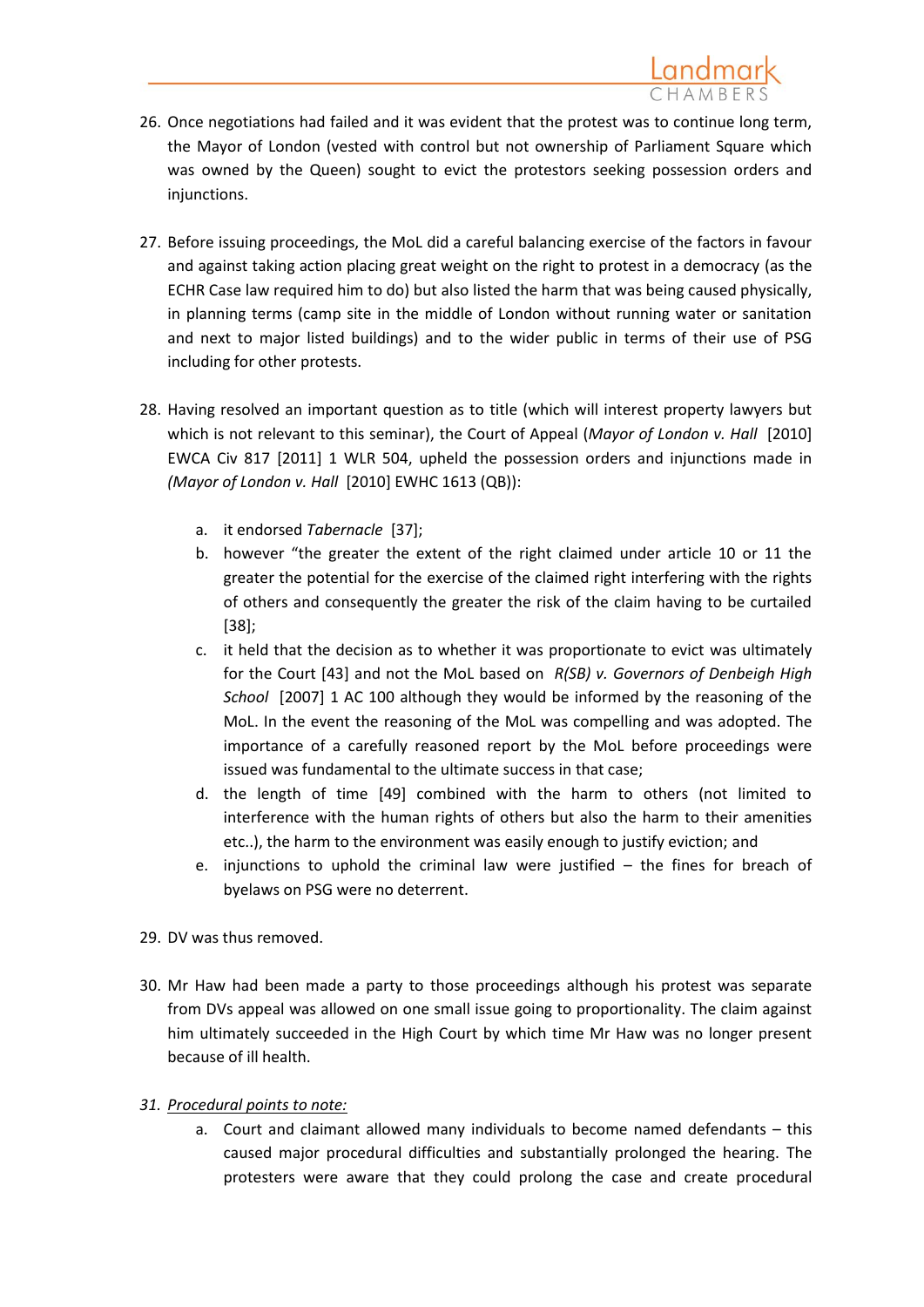problems for the Claimant by inundating the MoL and the Courts with applications from individuals. This then created potential Art 6 problems because each of the 19 defendants insisted on their full rights in courts.

- i. *Lesson for Claimants:* ensure a sole representative defendant is appointed by the Court (if necessary giving that person costs protection).
- ii. *Lesson for future for defendants:* seek to secure costs protection through offering up a representative defendant.
- b. the Claimant went to great lengths to ensure that copies of documents were served across PSG and made available on the web and at its offices. Even then complaints were made by protestors of them not having a fair chance to prepare. If there had been skimping on the procedural steps, it would appear that the CA hearing would have been far more difficult including on A6 points:
	- i. *Lesson for Claimants -* whilst an order for substituted service is sensible, in practical terms it saves money and time in the long run if there is "overservice"
	- ii. *Lesson for Defendants –* ask Court at directions hearing to require all documents to be available on web and at a central location and copies provided to legal team ;
- c. the Claim Form had appended a full exposition of the law which accurately and in a non-partisan way told the protestors what the issues for the Court would be – so as to reduce the risk of any accusations relating to equality of arms and to avoid procedural delays during the hearing. All relevant case law was provided on the MoL website and copies provided on request. The result was that in Court the MoL was able to show that he had done everything to allow those protestors who are unrepresented to put their case forward in the hearing.
- d. negotiations were carried out with hindsight that was a mistake for the Claimant. The small concessions made by the MoL to try to mitigate harm caused by the protest pending the hearing were then used against the MoL at the hearing:
	- i. *Lesson for Claimants:* ensure that any negotiations are recorded in writing and that the negotiations are expressly only with a view to minimising impact prior to the removal of the protest;
	- ii. *Lesson for Defendants:* non-compliance with agreed interim measures will be used against you (as in St Pauls);
- e. the production of a full report for the Mayor of London endorsed by him meant that the factors to go into the human rights proportionality exercise were fully articulated at the outset. This approach meant that the Mayor was properly directed in law and on the facts and that no argument could be made that he had taken into account factors which were of tangential (if any) relevance.
	- i. *Lesson for Claimants:* a full reasoning for the decision to take proceedings with the evidence to justify each point made is indispensable. It will demonstrate that the decision to proceed was not capricious or arbitrary, will make the decision maker approach the issue in the correct way and will give the Court a framework for its decision;
	- ii. *Lesson for Defendants:* do not let this report go unchallenged. Make your own representations to the decision maker before the decision to proceed is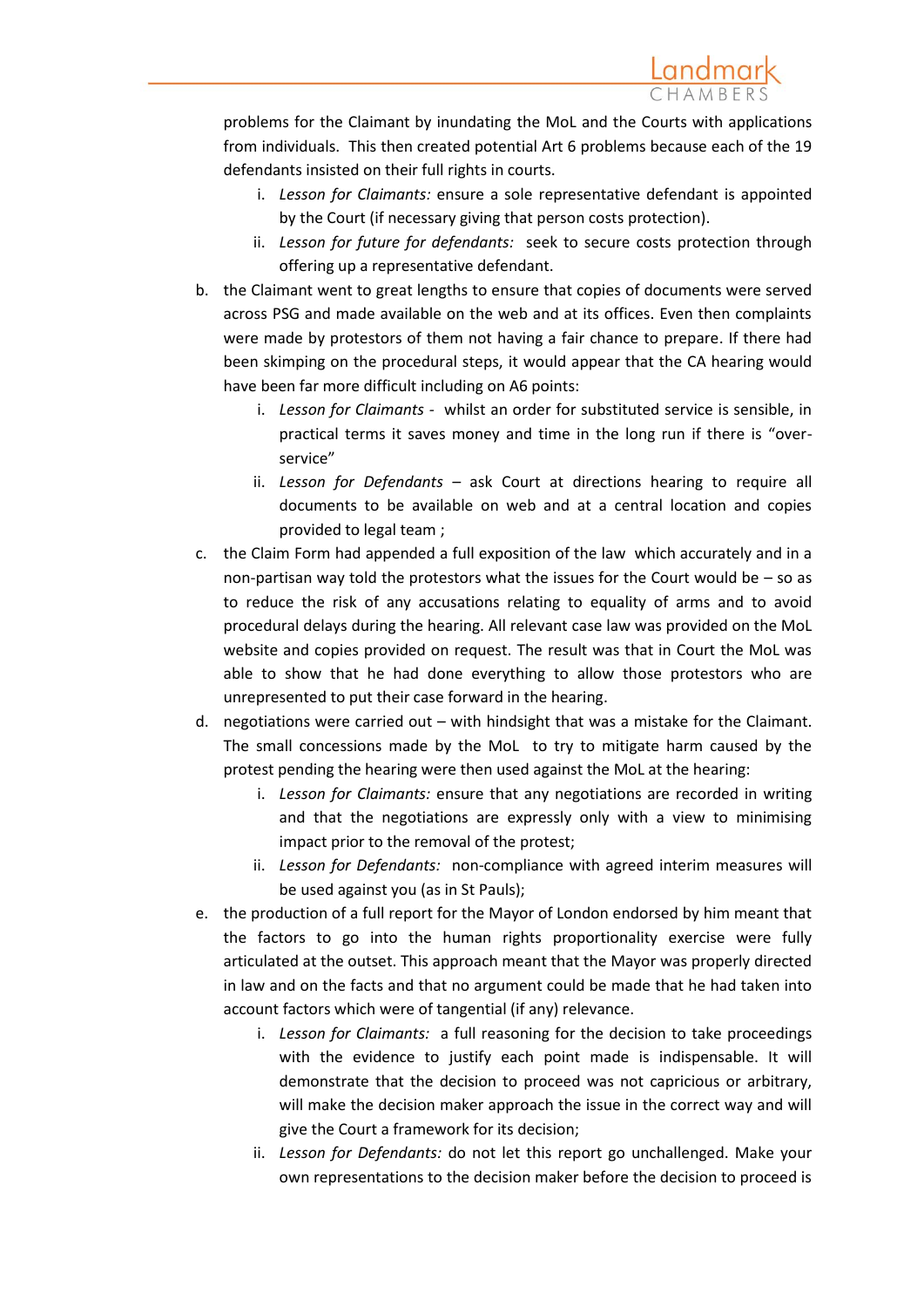made, and in Court take issue with any parts of the factual evidence on which it is based you can.

- f. the separate claims against Haw and Democracy Village were joined this complicated the major case with the more discrete issues with Mr Haw. With hindsight it would have been better to keep the two separate.
- 32. Enforcement was ultimately straightforward the HC warrant and HC enforcement powers were enough to persuade the police to very actively assist.

## The legacy of PSG

- 33. However, the idea of camped protests in the heart of the City to draw the world's attention to any particular campaigning issue had caught on. The web was buzzing with similar protest ideas at various sites across London (and the world).
- 34. That "chatter" was coming to a head in early October 2011. Worldwide "Occupy" protests were planned - targeting the world's financial centres for obvious reasons. London was a prime target.
- 35. In the weeks before October  $11<sup>th</sup>$ , many financial institutions and other businesses in London sought and obtained HC injunctions to protect their buildings from occupation by protestors on the back of intelligence/information gleaned from the web.
- 36. Paternoster Square (which houses the London Stock Exchange) was the prime target and wide ranging injunctions were obtained there.
- 37. Thus when on  $11<sup>th</sup>$  October 2011, when the protest got to Paternoster Square it was stopped by the police who were there to prevent a breach of the peace and aggravated trespass. The protest therefore stopped outside St Pauls, and the tents were erected there instead. The police did not feel able to stop the camp being erected – although query why not given that there was wholesale obstruction of the public highway. At least some in the church appeared to welcome the protestors onto the forecourt of St Pauls. By Monday morning the protest was entrenched.
- 38. By accident, the Occupy protest had created a focal point for the worldwide Occupy movement on the steps of one of the world's most recognisable buildings. The location gave rise to some iconic photos which spread across the world.

#### St Pauls litigation

- 39. The City of London could not act quickly:
	- a. it was not sure what land it owned, what was highway and what belonged to the church – title of open spaces and highways in the City is notoriously complicated going back to ancient charters. Fascinating subject for a history PHD but a legal nightmare;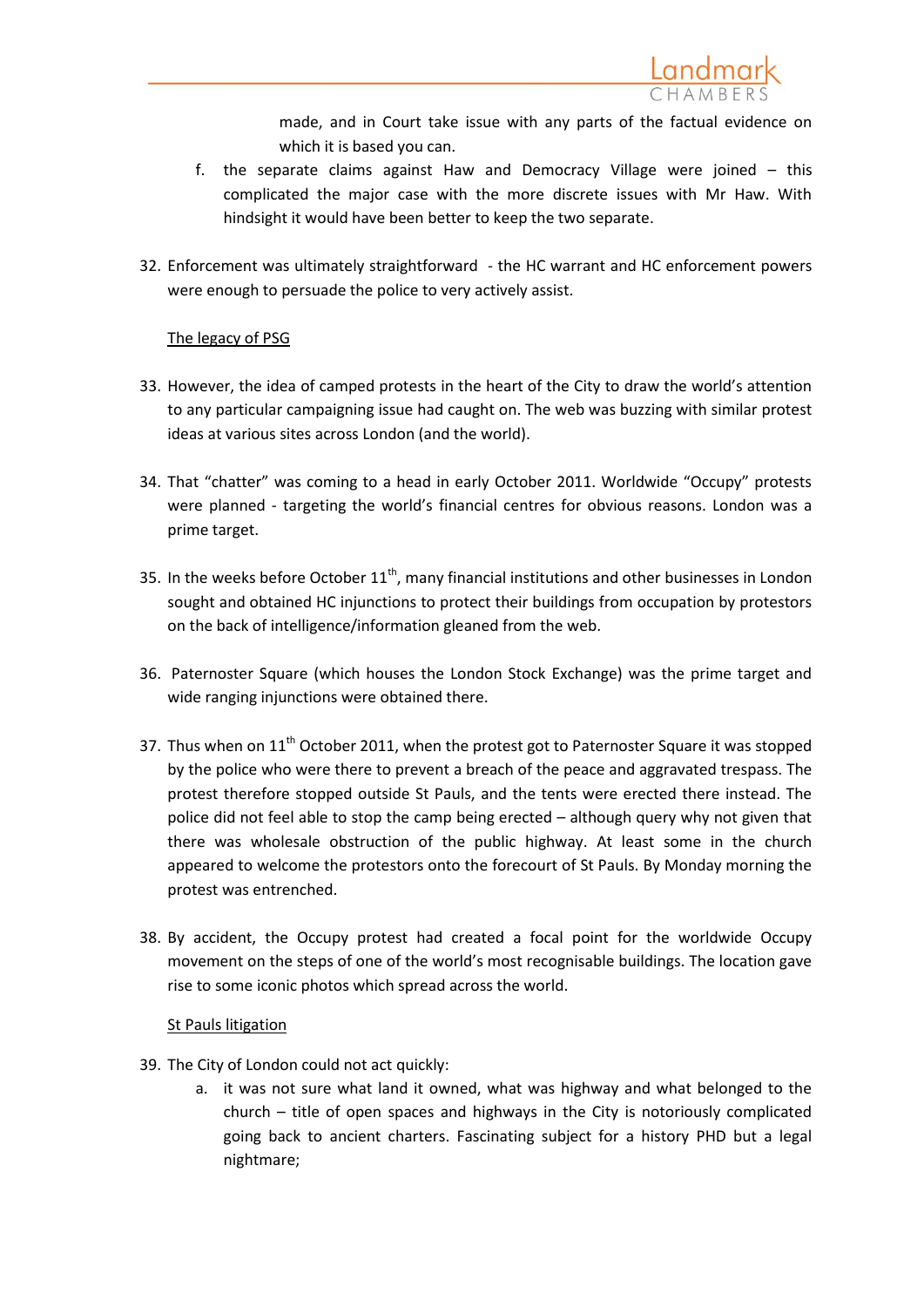

- c. there were obvious political sensitivities about the City preventing protest on a matter of major national importance; and
- d. its preferred option was a short term camp and then voluntary moving on  $-$  so as to avoid the need for forceful eviction and it negotiated with a view to achieving this.
- 40. Whilst negotiations were sought to be progressed, evidence was collected with care:
	- a. extent and numbers of protestors;
	- b. extent of obstruction of the highway;
	- c. extent of criminal and anti-social behaviour;
	- d. complaints from public, businesses;
	- e. interferences with the A9 rights of those attending St Pauls;
	- f. sanitation and cleansiness issues; and
	- g. equality issues and issues relating to the needs of vulnerable residents at the camps.
- 41. On the basis of that evidence and a detailed report, and once negotiations had failed, the CoL decided to take action.
- 42. It is worth looking at how procedural lessons from *Parliament Square* were learnt and procedures changed in response.
- 43. Initial procedural points:
	- a. Proceedings were comprehensively drafted more like a Skeleton with all case law and all headline evidential points; all case law and full witness statements were provided with the Claim at the outset. Everyone knew in detail at the outset what the CoL's case was. The purpose of this was to ensure that there were no delays in the directions for evidence to be presented;
	- b. service the complete pack of documents were served across the protest camp and a separate website was provided with photographs being taken of service on each tent (to avoid allegations of inadequate service later); and
	- c. a preliminary hearing was arranged for directions and everyone informed of it at the time of service of the claim form (to avoid any delay).
- 44. The Directions hearing: The court was invited to appoint a representative defendant (CPR19.6) and the CoL (reluctantly) gave an assurance that it would not go for costs against the representative. The Court was invited to insist that anybody else who wanted to be a defendant applied with reasons in a short timescale – indicating why they wanted to be serparately represented from the representative. In the event only three people did apply and all were allowed (compare the 17 or 18 defendants in PSG). The proceedings were also continued against "persons unknown" in case any other person claimed to have been missed out on service.
- 45. Issues with service were flushed out and substituted service orders made covering all future steps. All time lines were set out in the orders and those orders were then extensively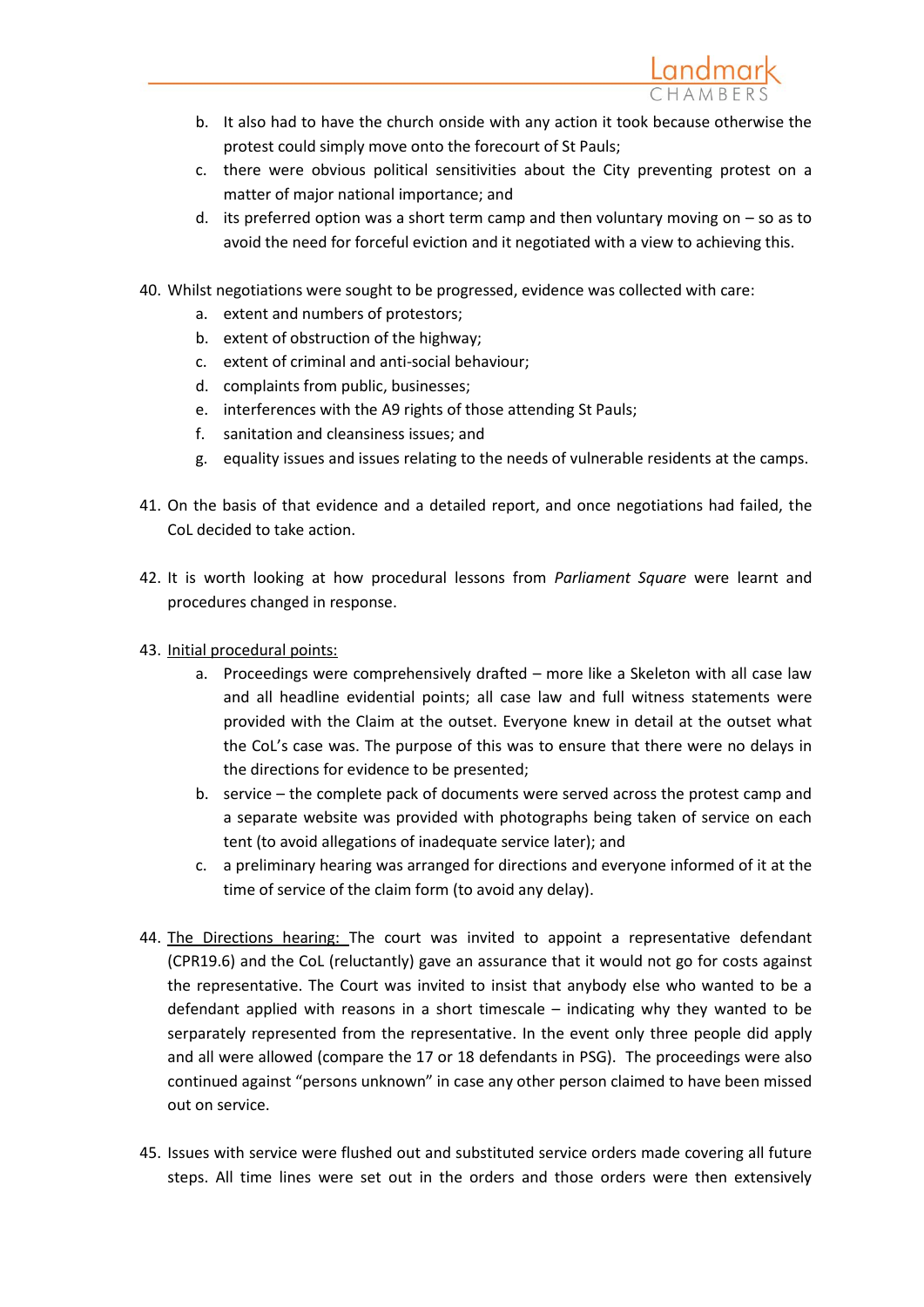distributed. The aim being to ensure the hearing would be effective, and fair and that there would be no risk of art 6 challenges to it later. Leading and junior counsel appeared pro bono for the protestors.

- 46. The substantive hearing: By the time of the hearing all of the issues of fact about title, causes of action etc... had been resolved. Any points raised by the protestors were quickly answered/rebutted by the City.
- 47. At the hearing therefore, the focus quickly shifted onto the key question proportionality given the importance of the right to protest [147]. The hearing took 5 days. Judgment was given in January 2012 (*City of London v. Samede* [2012] EWHC 34 (QB). Possession was granted over the highway (including areas not yet occupied) and injunctions under the Planning Acts over land owned by the Church.
- 48. The judgment (very clear and well reasoned) came to very strong conclusions on the facts:
	- a. *Tabernacle* was distinguished [146]. Lack of harm/impacts there, compare the position at St Pauls. It now seems that the decision in *Tabernacle* is confined to its own facts
	- b. the Court gave weight to the way the CoL had assessed the pros and cons of possession [148];
	- c. the CoL's evidence had survived five days of challenge [152];
	- d. the case for the protesters and the right to protest was obviously strong right to protest of "fundamental importance"; Defendants "powerfully motivated by the causes that inspire them"; protest was necessarily inconvenient for others – it was in the nature of human rights that they necessarily involved a degree of impact on others; many of the protestors had done all they could to limit their impacts [158];
	- e. however, the factors on the other side of the balance were very strong ("unusually persuasive") and each of them would have warranted an order [165]
		- i. the protest camp was in breach of various legislation planning, environmental health, public health, ecclesiastical law [160] and "plainly at odds with the intent and purpose of the statutory schemes";
		- ii. it was impossible to reconcile the presence of the protest camp with the lawful function and character of the highway [161] and there was a considerable impact on other users of the highway;
		- iii. there was major interference with the A9 rights of others wishing to worship at St Pauls [162];
		- iv. environmental concerns, loss of trade to local businesses, crime and disorder; and
		- v. the length of time the protest had gone on.
- 49. Following *Meier,* the possession order extended to other highway land (not currently occupied) in the vicinity of St Pauls – on the basis that it was equivalent to the single wood in Meier and that but for the wider possession order, the protest camp would simply move.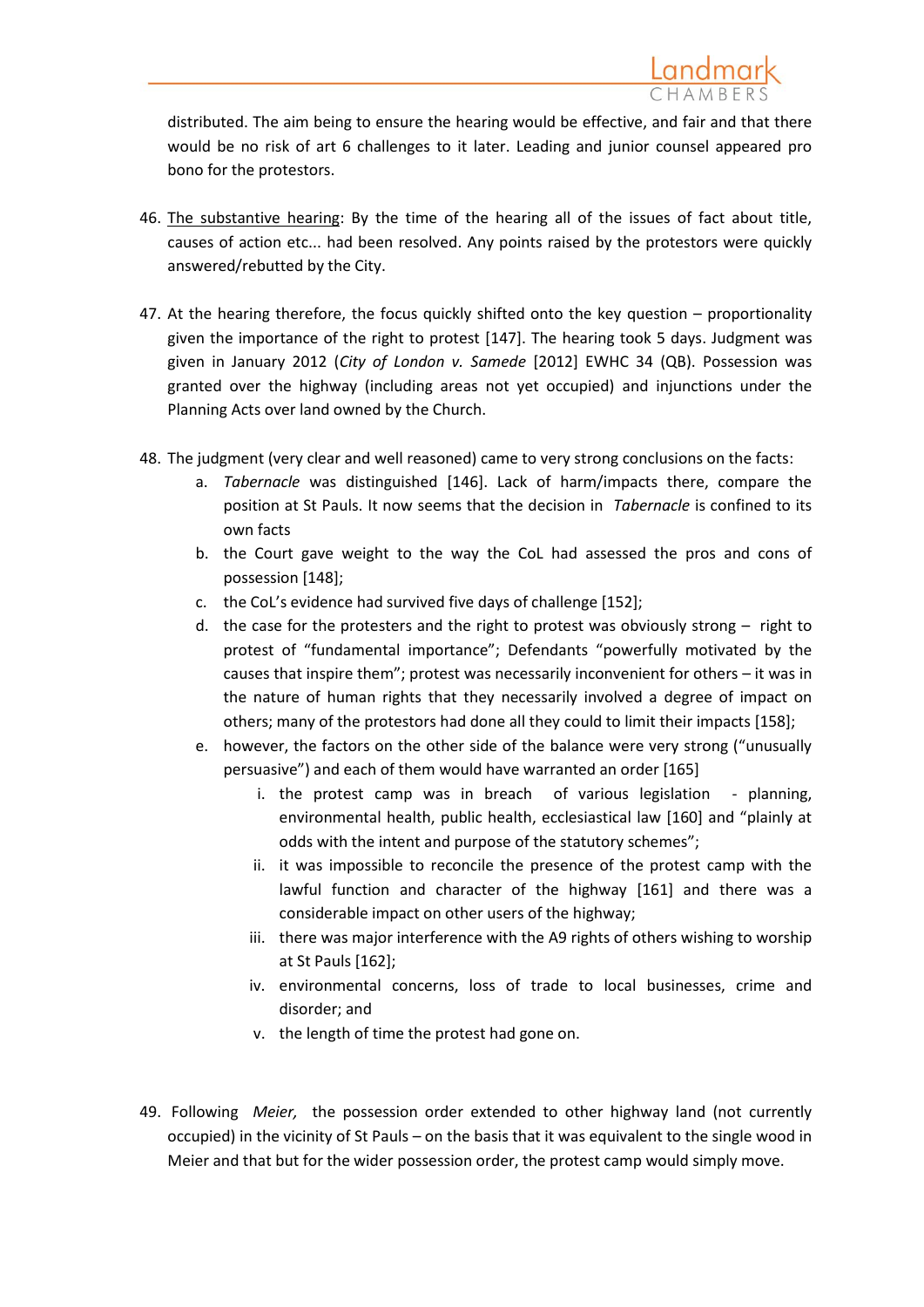

### **The Court of Appeal – the final word?**

- 50. Permission to appeal to the CA was sought and, following a very promptly arranged day long permission hearing, was refused. The headline argument was that, even on the basis of Lindblom J's judgment, given the importance of the subject matter of the protest (to which the protestors spoke very eloquently) there was an unjustified interference with the right to protest [37]. The Court of Appeal said that the A10(2) and A11(2) balance was necessarily fact sensitive and will depend on a number of factors.
- 51. Lord Neuberger listed the following as as a non-exhaustive list [39]:
	- a. the extent to which the continuation of the protest would breach domestic law;
	- b. the importance of the precise location to the protestors;
	- c. the duration of the protest;
	- d. the degree to which the protestors occupy the land; and
	- e. the extent of the actual interference the protest causes to the rights of others;
- 52. Further the nature of the protest was relevant [41] with "political and economic" protest at the top end of the scale – although of course it was not for the Court to determine or consider the rights and wrongs of the subject matter of the protest [40].
- 53. Having set out that approach, the Orders were upheld on the facts [44]. General guidance was then given in the light of experience at PSG and St Pauls.

*"[Following those cases] there is now... guidance available for first instance judges faced with cases of a similar nature...[61]*

*Of course each case turns on its facts, and where convention rights are engaged, case law indicates that the court must examine the facts under a particularly sharp focus. Nonetheless, in future cases of this nature, (where the facts involve a demonstration which involves not merely occupying public land, but doing so for more than a short period and in way which not only is in breach of statute but also substantially interferes with the rights of others) it should be possible for the hearing to be disposed of at first instance more quickly".*

#### **The Current Position on Protest on public land**

- 54. It appears to follow from *St Pauls* and *Jones* that:
	- a. protest assembly on public land (including the highway) which is not a public or private nuisance and does not unreasonably obstruct the public's rights is lawful whether under A10/A11 or common law;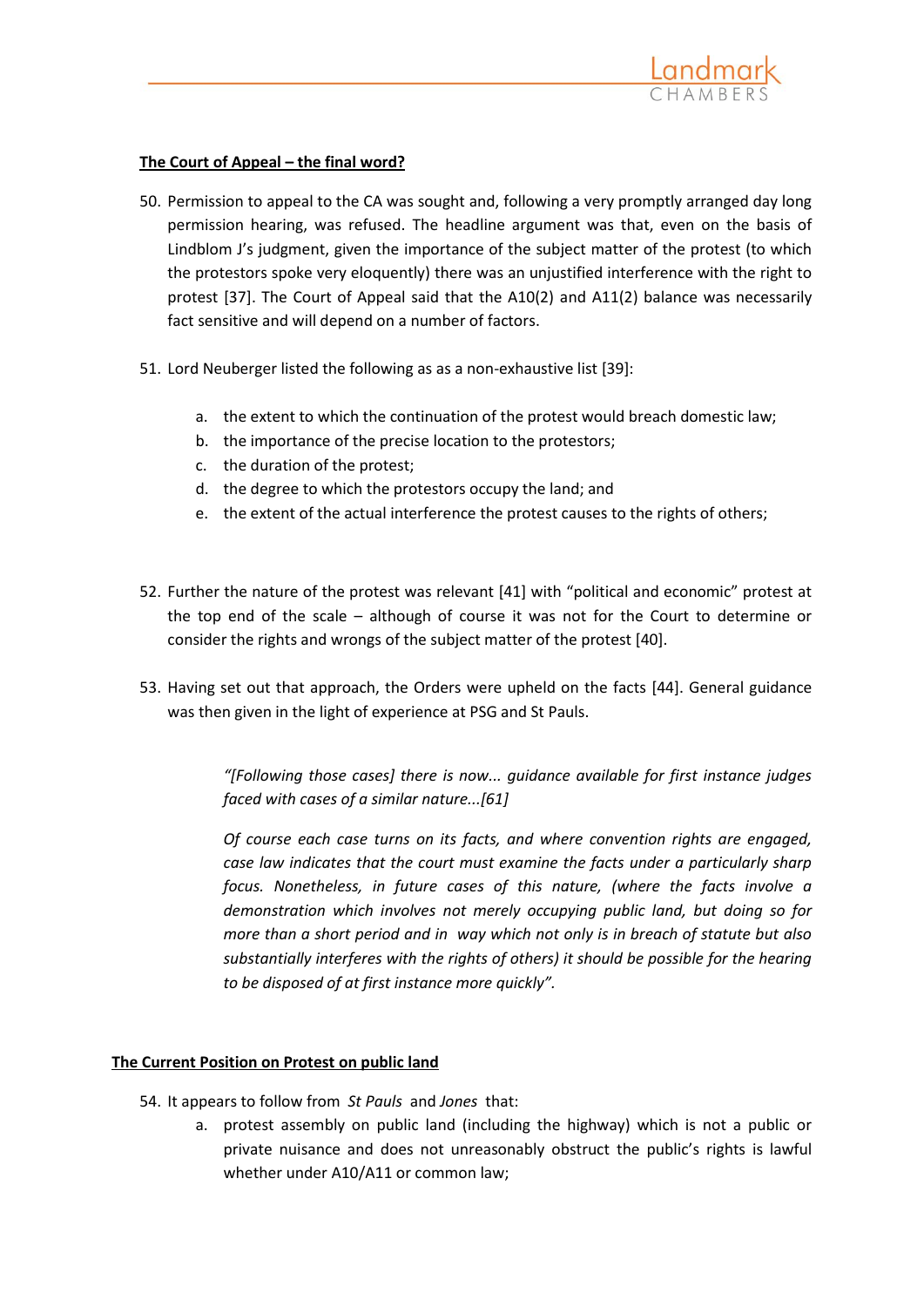- b. long term protest camps which are obstructive, in breach of statutory schemes and substantially interfere with the rights of others are not.
- 55. But where is the line to be drawn. At what stage can a public authority obtain possession and what evidence does it need?

*Timing*

- 56. CPR55 envisages being able to seek possession immediately upon possession being taken.
- 57. However, a key factor in both St Pauls and PSG was the fact that the protest camps had been present for several months and attempts to agree a long stop date for departure had failed. In both cases, the public authority had put off for a considerable time going to court.
- 58. Does the case law mean that public authorities would have difficulty getting immediate possession orders at the outset of "short term" (whatever that means) occupations of public land?
- 59. The ECHR case law concerns very short term protests and not protest camps. In *Kuznetsov*  [2008] ECHR 1170, a public passageway in a courthouse was blocked by a protest for about half an hour. This was illegal under domestic law but there had been no complaints. The ECHR emphasised that "a degree of tolerance is required from the state" re: protests and the state had to accept that "any demonstration in a public place inevitably causes a certain level of disruption to ordinary life including disruption of traffic". On the facts the interference by the state with such a short protest was disproportionate. But that was a very short duration protest.
- 60. There has never been a case where the ECHR has held that the degree of tolerance necessary extends to even a one day occupation. In *G v. Germany* (1987) approved by the ECHR in *Lucas* (App No 39013/02), prevention of regular (12 mins every hour) blockades of a highway access to a military base was lawful. A one night, single tent protest outside the Norweigan parliament was lawfully cleared by the police.
- 61. It thus seems that it will be possible for public authorities to take CPR55 proceedings very quickly in an appropriate case depending on the harm and the other factors raised by Lord Neuberger MR in *St Pauls.*

#### Evidence as to harm

- 62. In both St Pauls and PSG before proceedings were issued there was extensive evidence of various forms of harm. Is such evidence necessary before CPR55 proceedings can be issued?
- 63. First, in both cases, the evidence on each of many heads was individually sufficient to justify possession. Plainly in those cases, the public profile was so high that the public authorities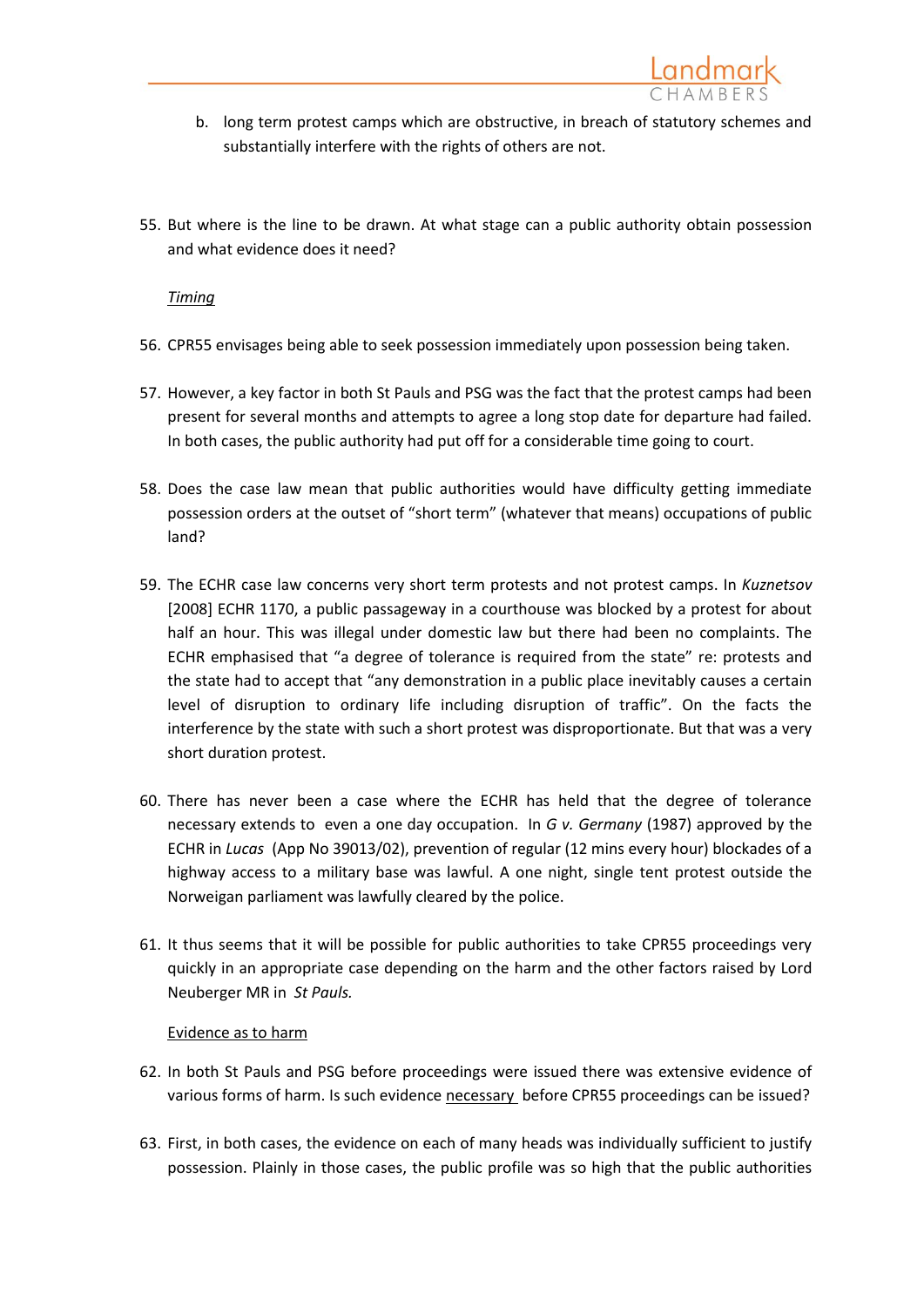could not leave any "t" uncrossed, and went further in terms of evidence than was, with hindsight, necessary to secure the orders. It is not necessary to have such overwhelming evidence in the average case particularly in the light of the general comments in *St Pauls*.

- 64. Second, however, absent evidence as to harm, it is difficult to see how the Court can undertake the requisite balancing exercise under  $A10/A11 -$  there will be little to weigh against the fundamental importance of the right to protest. It appears that mere assertion of title will, in terms of public land and the right to protest, not be enough. There must be more.
- 65. Third, in the context of public land, some matters may be self-evident and not require significant elaboration – the exclusion of general public user; the obstruction of the lawful rights of others. In the cities, the general "planning" and environmental health inappropriateness of campsites will normally be plain. Campsites of any significant size on the highway will almost inevitably constitute an unreasonable obstruction if present for any prolonged period. These matters can be shortly stated.
- 66. The best advice to public authorities is therefore:
	- a. to try to prevent a protest camp becoming established by seeking injunctions and police support (as per Paternoster Square);
	- b. in the event of a protest camp becoming established, take some time (days not weeks) to assess the impacts and to prepare a careful report weighing the importance of the right to protest and the other factors referred to in *St Pauls*  against the harm;
	- c. in the meantime and alongside preparing for proceedings, seek to negotiate an end date; and
	- d. in the proceedings, adopt the procedural lessons from St Pauls and PSG set out above.
- 67. The St Paul's case has now been used successfully by various public authorities to stop long term camped protests across the country. No proceedings have got beyond the County Court.

## **Private Land**

- 68. The Occupy movement has also targeted vacant bank (and other) buildings for use as "community universities" and campaigning headquarters.
- 69. St Pauls and PSG were examples of public land held for public purposes including (see *Jones)* for use for public assembly and protest. To what extent can the principles in those cases be applied across to private land?
- 70. The answer, in short, under existing case law, is that there is no direct read across. St Pauls and PSG was specifically addressing only protest on public land.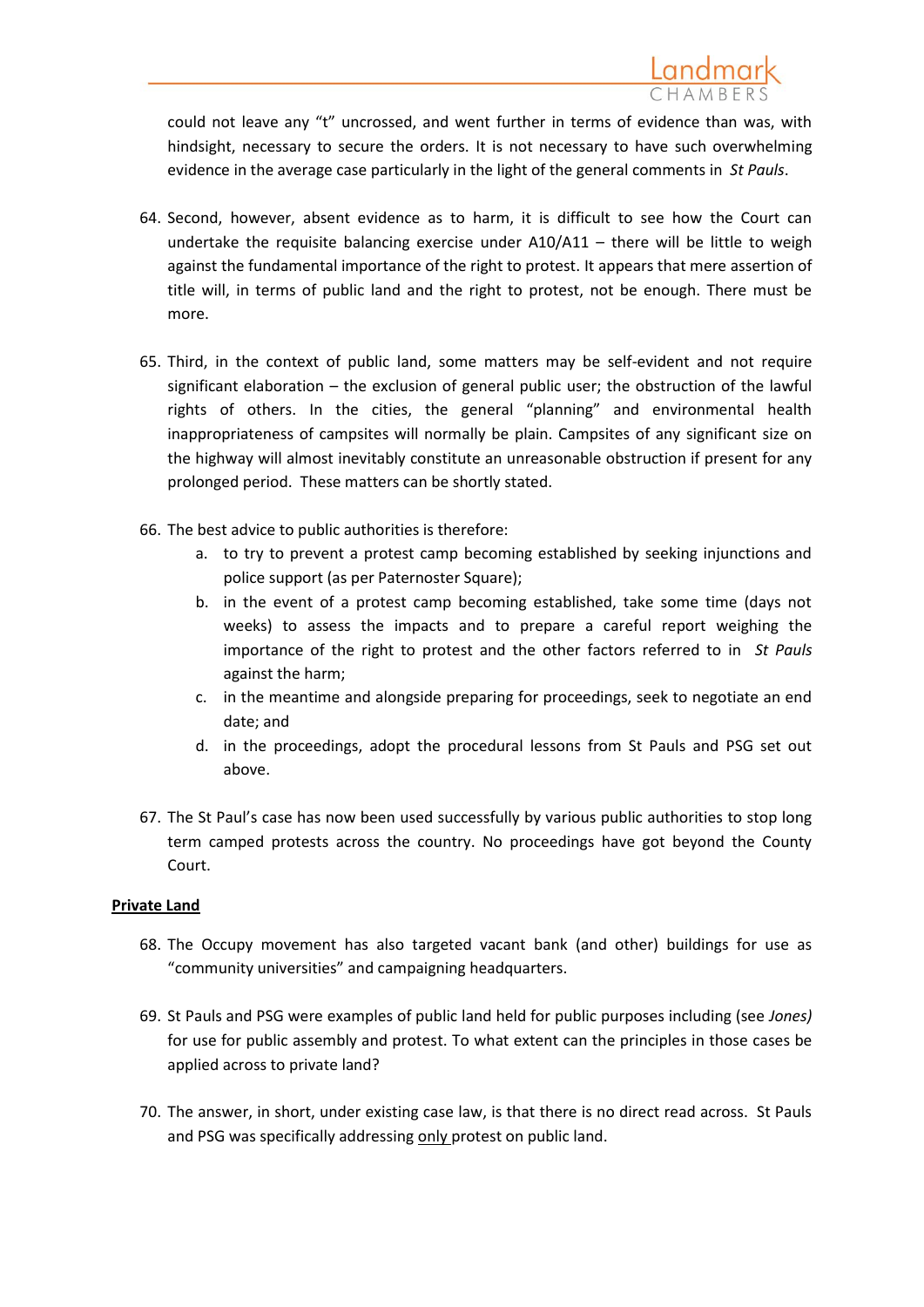Landmark

72. His Lordship held that public protest on public land raised "different considerations" from the occupation of private property [35] and he adopted an approach which is inconsistent with the *Tabernacle* manner and form approach [32]. His Lordship said this:

> *"The [Defendant's] submissions confuse the question of whether taking over the bank's property is a more convenient or even more effective means of the Occupiers expressing their views with the question whether if the bank.... recovered possession, the Occupiers would be prevented from exercising any effective exercise of their freedom to express their views so that, in the words fo the Strasbourg court, the essence of their freedom would be destroyed. When the correct question is asked, it admits of only one answer. The individuals or groups currently in the property can manifestly communicate their views about waste of resources or the practices of one or more banks without being in occupation of this building complex."*

- 73. It was held that the case law on A10 and A11 gave "not the slightest" support for the argument that protestors could override private property rights [33].
- 74. The leading case is *Appleby v. UK* [2003] 37 EHRR 38 which appears to have survived the developments of the law in *St Pauls and PSG.* In that case, the applicant sought to set up two stands in a shopping centre to collect signatures for a petition about development in a local park. The centre owners refused permission. The ECHR held that:

*"..notwithstanding the acknowledged importance of freedom of expression, [A10/A11] does not bestow any freedom of forum for the exercise of that right . Whilst is it true that demographic, social, economic and technological developments are changing the ways in*  which people move around and come into contact with each other, the Court is not *persuaded that this requires the automatic creation of rights of entry to private property, or even necessarily to all publicly owned land (government offices and ministries for instance). Where, however, the bar on access to property has the effect of preventing any effective exercise of freedom of expression or it can be said that the essence of the right has been destroyed, the Court would not exclude that a positive obligation could arise for the State to protect the enjoyment of convention rights by regulating property rights. ..."*

- 75. In the UK of course, *Jones, PSG and Parliament Square* can be relied on by private property owners to show that there is effective protection of A10/A11 rights in the public sphere and that therefore there is no justification for impinging on their A1P1 rights.
- 76. It therefore appears that private land owners will be able to secure possession without having to satisfy the balancing exercise in *St Pauls.* However, for bodies which are "on the cusp" between public and private (take for example universities) it would make sense for decision makers to record the harm to their operations which are caused by the protest camp (see the position in Bournemouth University where an offshoot from St Pauls took up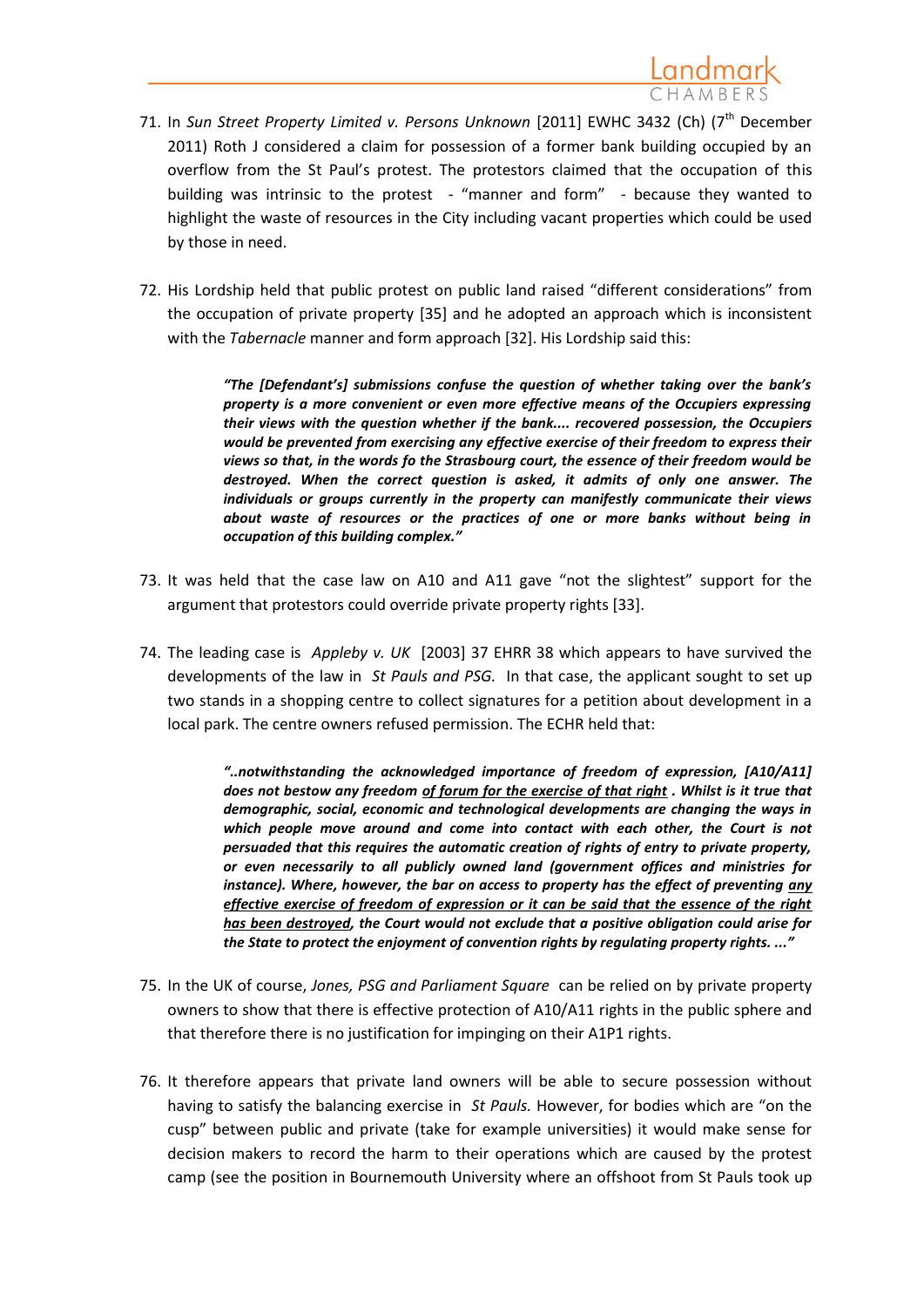

occupation at its main entrance after being evicted from St Pauls – possession was quickly obtained).

### **Procedural Issues on private land**

- 77. Protest groups are well aware of the potential to delay possession (contrary to the basic thrust of CPR55) by relying on procedural failings. In *Sun Street* arguments on procedural issues delayed possession by several weeks. It is thus important to get procedures correct even though in the final analysis even procedural failings may not invalidate orders obtained because (as shown above) there will be no defence and thus, under the overriding objective, no justification for setting aside orders obtained following procedural mishaps.
- 78. First, for any major buildings issue in the High Court and serve a certificate as required under CPR 55.3(2) explaining the reasons why it is appropriate to start in the High Court:
	- a. the subject matter major building and right to protest;
	- b. the extent of the occupation large numbers of people;
	- c. the way Occupy type occupations have been dealt with recently mostly in the High Court;
	- d. the suitability of HC enforcement powers and the increased willingness of the police to assist HC enforcing authorities (compared to the position with County Court bailiffs).
- 79. Second, ensure that there is strict compliance with all the requirements of CPR55. More haste often means less speed – see the position in *Sun Street* where extreme expedition meant that some basic procedural requirements had not been complied with.
- 80. Third, "over-serve". Whilst orders for substituted service under e.g. CPR6.15 are necessary and generally appropriate especially against persons unknown, in order to avoid third party A6 complaints late in the day (a standard protestor argument and one which was deployed at all stages in St Pauls and PSG) wide distribution of all documents is important.
- 81. Fourth, try to secure a named representative defendant. Limit the number of other defendants who are joined under CPR19. Whatever happens also proceed against persons unknown – to protect against a person claiming not to be aligned with either the representative defendant or the other defendants.
- 82. Fifth, over-prepare and frontload preparation, legal argument and evidence so as to reduce the risk of adjournments. Have answers to arguments based on procedural failings *(Sun Street)* and human rights *(Sun Street and St Pauls)* ready.
- 83. Sixth, do not negotiate in a way which suggests you are happy to tolerate a long term protest – negotiate on the basis that you are seeking to minimise harm pending court orders.